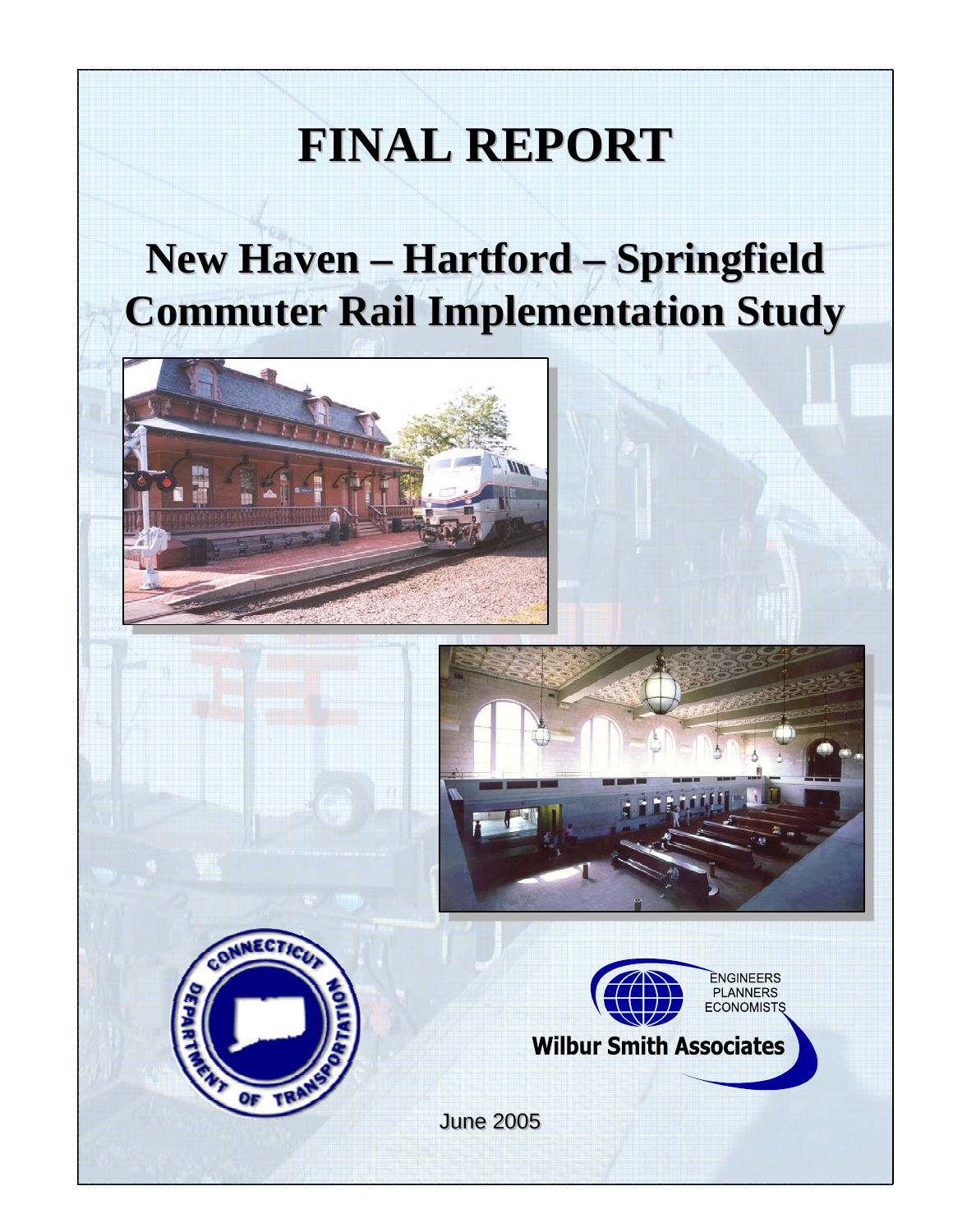## **FINAL REPORT FINAL REPORT**

## **New Haven – Hartford – Springfield New Haven – Hartford – Springfield Commuter Rail Implementation Study Commuter Rail Implementation Study**

1640

Prepared for:



Prepared by:



In association with: In association with:

Washington Group International Washington Group International KKO and Associates KKO and Associates URS Corporation URS Corporation Fitzgerald & Halliday Fitzgerald & Halliday

June 2005 June 2005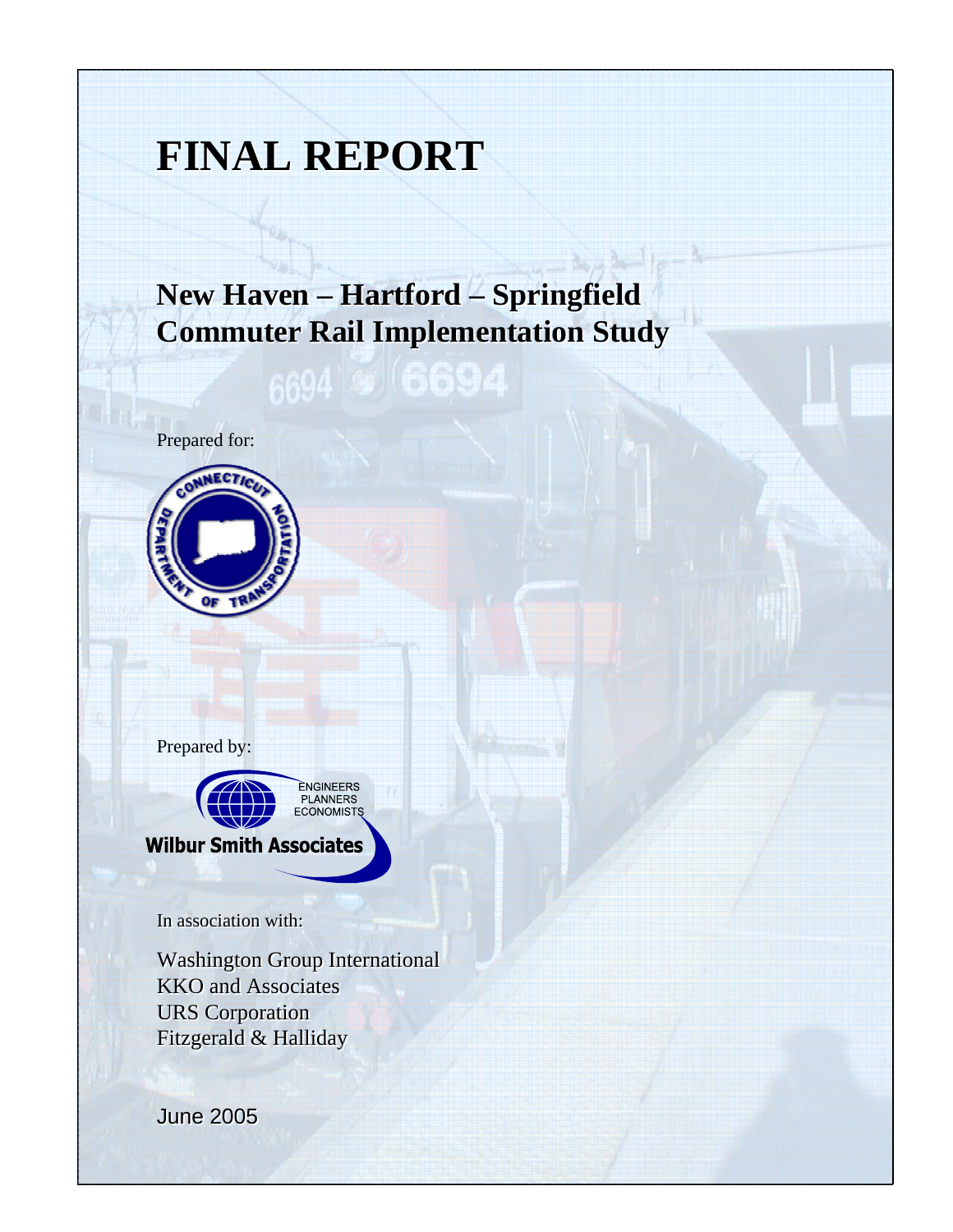

#### **Table of Contents**

|                | ES.1   |                                                                                 |  |
|----------------|--------|---------------------------------------------------------------------------------|--|
|                | ES.1.1 |                                                                                 |  |
|                | ES.1.2 |                                                                                 |  |
|                |        | ES.1.3                                                                          |  |
|                |        |                                                                                 |  |
|                | ES.2.1 |                                                                                 |  |
|                | ES.2.2 |                                                                                 |  |
|                |        |                                                                                 |  |
|                | ES.3.1 |                                                                                 |  |
|                | ES.3.2 |                                                                                 |  |
|                |        | ES.4 Commuter Rail Start-up Service Capital and Operating Costs and Performance |  |
|                |        |                                                                                 |  |
|                | ES.4.1 | Total Start-up Service Recommended Action Capital Costs  ES-10                  |  |
|                | ES.4.2 |                                                                                 |  |
|                | ES.4.3 |                                                                                 |  |
|                | ES.4.4 |                                                                                 |  |
|                | ES.4.5 |                                                                                 |  |
|                |        |                                                                                 |  |
|                | ES.6   |                                                                                 |  |
|                | ES.7   |                                                                                 |  |
|                |        |                                                                                 |  |
|                |        |                                                                                 |  |
|                | 1.1    |                                                                                 |  |
|                | 1.2    |                                                                                 |  |
|                | 1.3    |                                                                                 |  |
|                | 1.4    |                                                                                 |  |
| $\overline{2}$ |        |                                                                                 |  |
|                | 2.1    |                                                                                 |  |
|                | 2.2    |                                                                                 |  |
|                | 2.3    |                                                                                 |  |
|                | 2.4    |                                                                                 |  |
|                | 2.5    |                                                                                 |  |
|                | 2.6    |                                                                                 |  |
|                | 2.7    |                                                                                 |  |
|                | 2.8    |                                                                                 |  |
|                | 2.9    |                                                                                 |  |
|                | 2.10   |                                                                                 |  |
|                | 2.10.1 | Parallel Roadway Traffic Volumes, Speed and Levels of Service 2-20              |  |
|                | 2.10.2 |                                                                                 |  |
|                | 2.10.3 |                                                                                 |  |
|                | 2.10.4 |                                                                                 |  |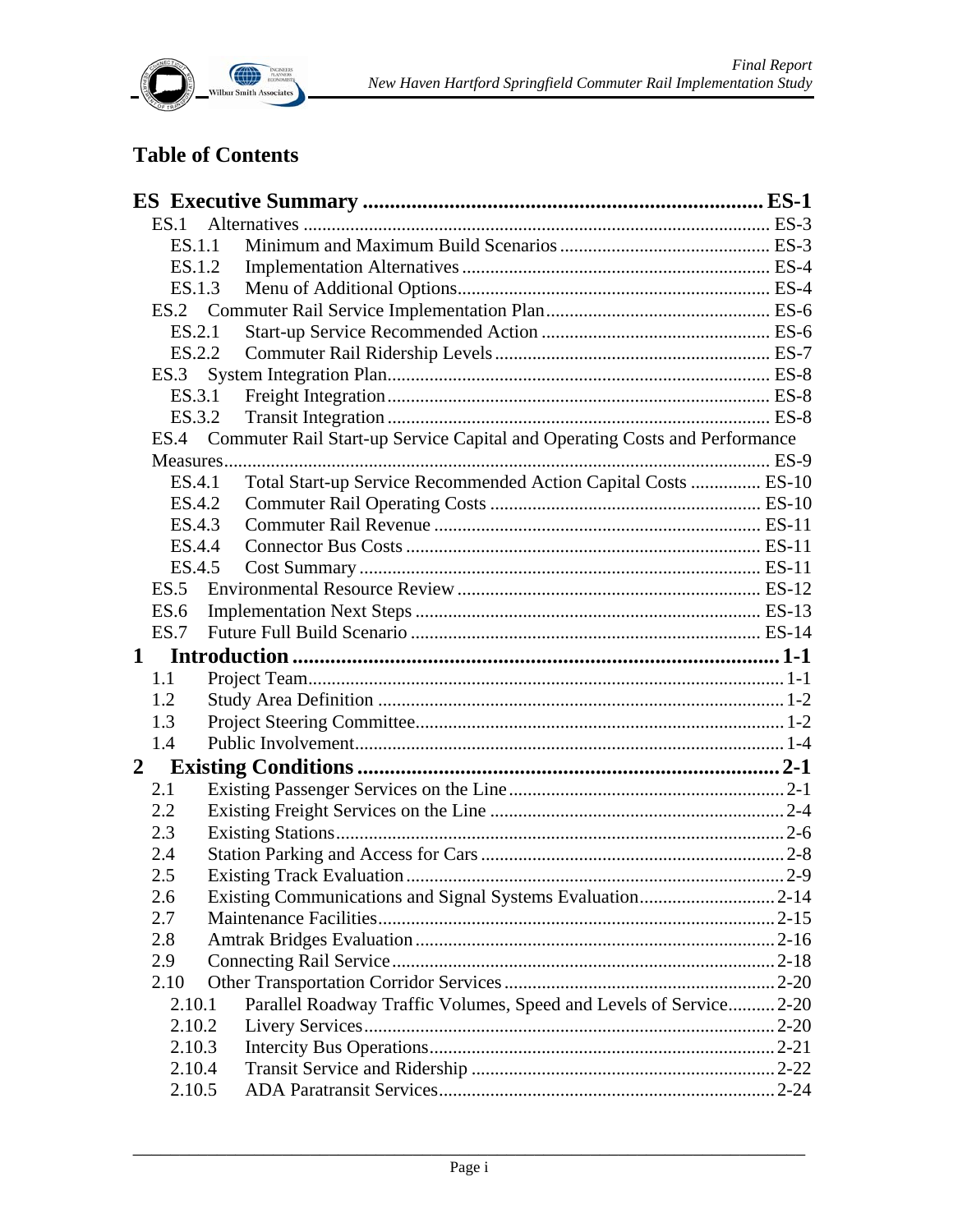

|                         | 2.10.6 |                                                                      |  |
|-------------------------|--------|----------------------------------------------------------------------|--|
|                         | 2.11   |                                                                      |  |
|                         | 2.11.1 |                                                                      |  |
|                         | 2.11.2 |                                                                      |  |
| 3 <sup>1</sup>          |        |                                                                      |  |
|                         | 3.1    |                                                                      |  |
|                         | 3.2    |                                                                      |  |
|                         | 3.2.1  |                                                                      |  |
|                         | 3.2.2  |                                                                      |  |
|                         | 3.2.3  |                                                                      |  |
|                         | 3.2.4  |                                                                      |  |
|                         | 3.3    |                                                                      |  |
|                         | 3.3.1  |                                                                      |  |
|                         | 3.3.2  |                                                                      |  |
|                         | 3.3.3  |                                                                      |  |
|                         | 3.3.4  |                                                                      |  |
|                         | 3.3.5  |                                                                      |  |
|                         | 3.4    |                                                                      |  |
|                         | 3.4.1  |                                                                      |  |
|                         | 3.4.2  |                                                                      |  |
|                         | 3.4.3  |                                                                      |  |
|                         | 3.4.4  |                                                                      |  |
|                         | 3.4.5  |                                                                      |  |
|                         | 3.4.6  | Grade Separated Pedestrian Crossing Facilities at All Stations  3-20 |  |
|                         | 3.4.7  |                                                                      |  |
|                         | 3.4.8  |                                                                      |  |
| $\overline{\mathbf{4}}$ |        |                                                                      |  |
|                         | 4.1    |                                                                      |  |
|                         | 4.2    |                                                                      |  |
|                         | 4.3    |                                                                      |  |
|                         | 4.3.1  |                                                                      |  |
|                         | 4.3.2  |                                                                      |  |
|                         | 4.4    |                                                                      |  |
|                         | 4.4.1  |                                                                      |  |
|                         | 4.4.2  |                                                                      |  |
|                         | 4.5    |                                                                      |  |
| $5^{\circ}$             |        |                                                                      |  |
|                         | 5.1    |                                                                      |  |
|                         | 5.2    |                                                                      |  |
|                         | 5.2.1  |                                                                      |  |
|                         | 5.2.2  |                                                                      |  |
|                         | 5.2.3  |                                                                      |  |
|                         | 5.2.4  |                                                                      |  |
|                         | 5.2.5  |                                                                      |  |
|                         | 5.2.6  |                                                                      |  |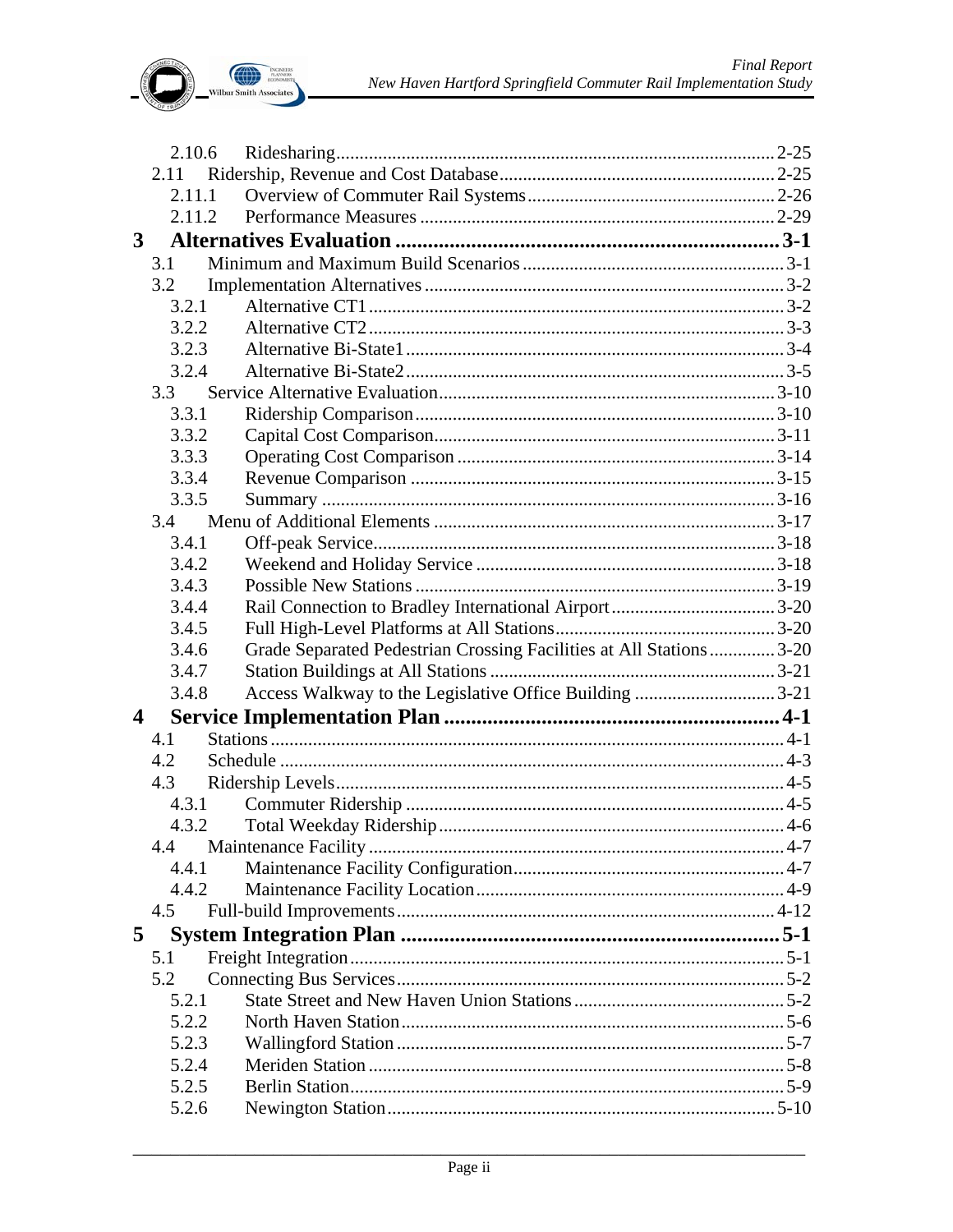

| 5.2.7  |                                                               |  |
|--------|---------------------------------------------------------------|--|
| 5.2.8  |                                                               |  |
| 5.2.9  |                                                               |  |
| 5.2.10 |                                                               |  |
| 5.2.11 |                                                               |  |
| 5.3    |                                                               |  |
| 5.3.1  |                                                               |  |
| 5.3.2  |                                                               |  |
| 5.3.3  |                                                               |  |
| 5.3.4  |                                                               |  |
| 5.4    |                                                               |  |
| 5.4.1  |                                                               |  |
| 5.4.2  |                                                               |  |
| 5.4.3  |                                                               |  |
| 6      |                                                               |  |
| 6.1    |                                                               |  |
| 6.1.1  |                                                               |  |
| 6.1.2  |                                                               |  |
| 6.1.3  |                                                               |  |
| 6.1.4  | Double Track Extension and Related Signal System Costs  6-7   |  |
| 6.1.5  |                                                               |  |
| 6.1.6  |                                                               |  |
| 6.1.7  | Total Start-up Service Recommended Action Capital Costs  6-14 |  |
| 6.1.8  |                                                               |  |
| 6.2    |                                                               |  |
| 6.2.1  |                                                               |  |
| 6.2.2  |                                                               |  |
| 6.3    |                                                               |  |
| 6.4    |                                                               |  |
| 6.5    |                                                               |  |
| 7      |                                                               |  |
| 7.1    |                                                               |  |
| 7.1.1  |                                                               |  |
| 7.1.2  |                                                               |  |
| 7.1.3  |                                                               |  |
| 7.1.4  |                                                               |  |
| 7.1.5  |                                                               |  |
| 7.1.6  |                                                               |  |
| 7.1.7  |                                                               |  |
| 7.1.8  |                                                               |  |
| 7.1.9  |                                                               |  |
| 7.1.10 |                                                               |  |
| 7.2    |                                                               |  |
| 7.2.1  |                                                               |  |
| 7.3    |                                                               |  |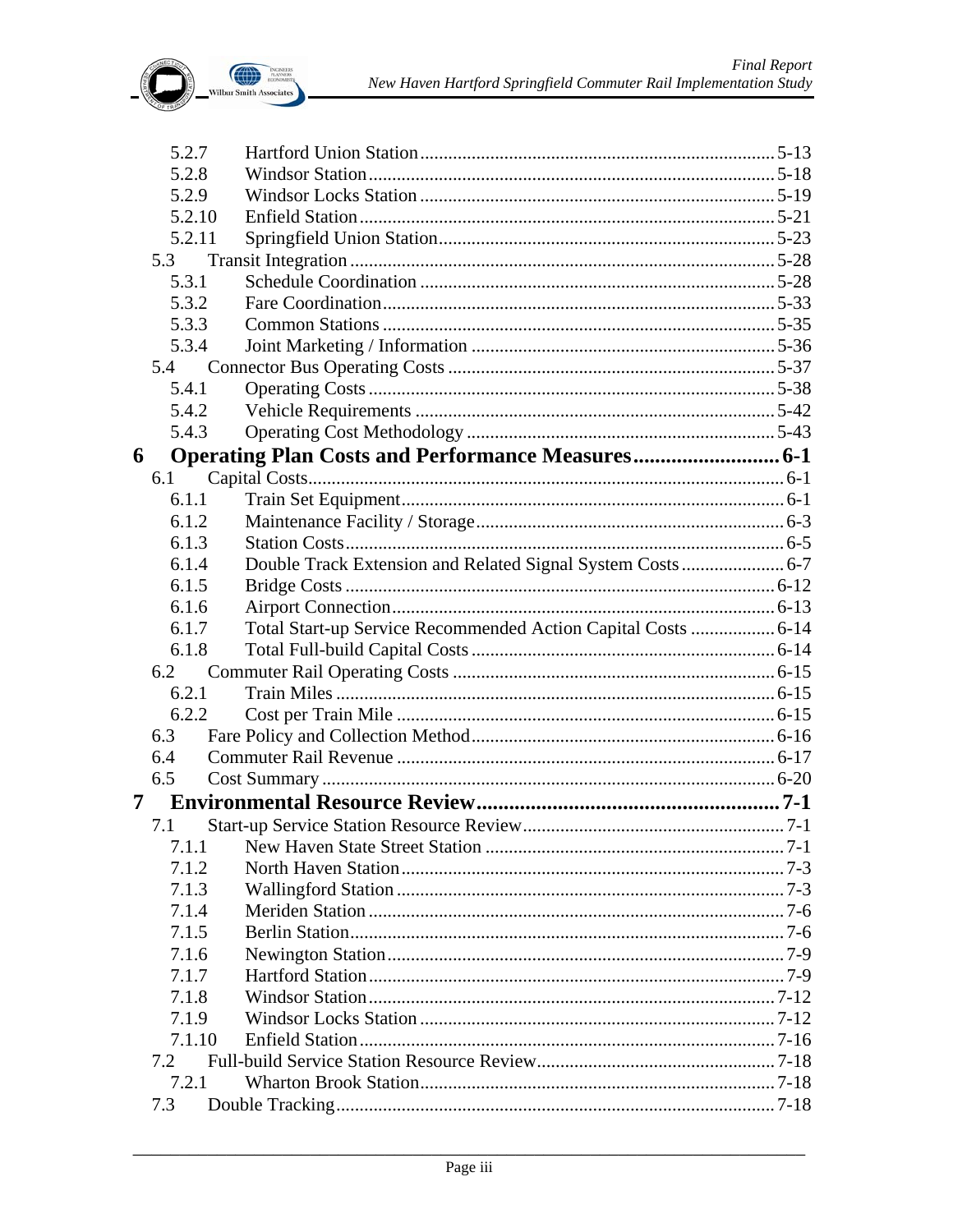

| 8 |       | $.8 - 1$ |
|---|-------|----------|
|   | 8.1   |          |
|   | 8.2   |          |
|   | 8.2.1 |          |
|   | 8.3   |          |
|   | 8.4   |          |
|   | 8.4.1 |          |
|   | 8.4.2 |          |
|   | 8.4.3 |          |
|   | 8.5   |          |
|   | 8.6   |          |
|   | 8.6.1 |          |
|   | 8.6.2 |          |
|   | 8.6.3 |          |
|   |       |          |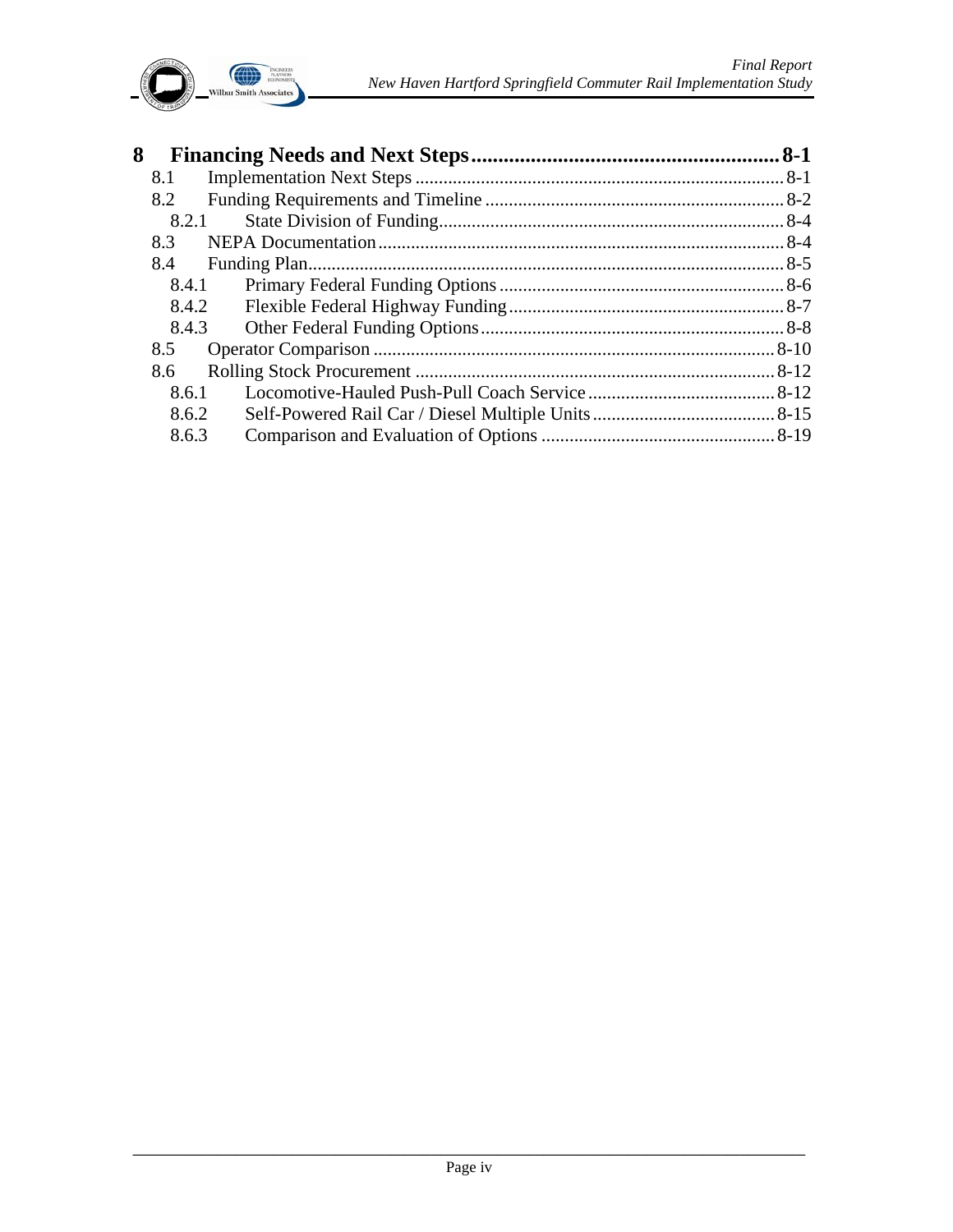

### **Figures**

| Figure 2-1 Schematic of Existing Track Layouts, Springfield Line 2-10                 |  |
|---------------------------------------------------------------------------------------|--|
|                                                                                       |  |
| Figure 2-3 Average Year 2000 Daily Ridership for Selected Commuter Rail Systems. 2-27 |  |
|                                                                                       |  |
|                                                                                       |  |
|                                                                                       |  |
|                                                                                       |  |
|                                                                                       |  |
|                                                                                       |  |
|                                                                                       |  |
|                                                                                       |  |
|                                                                                       |  |
|                                                                                       |  |
|                                                                                       |  |
|                                                                                       |  |
|                                                                                       |  |
|                                                                                       |  |
|                                                                                       |  |
|                                                                                       |  |
|                                                                                       |  |
|                                                                                       |  |
|                                                                                       |  |
|                                                                                       |  |
|                                                                                       |  |
|                                                                                       |  |
|                                                                                       |  |
|                                                                                       |  |
|                                                                                       |  |
|                                                                                       |  |
|                                                                                       |  |
|                                                                                       |  |
|                                                                                       |  |
|                                                                                       |  |
|                                                                                       |  |
|                                                                                       |  |
|                                                                                       |  |
|                                                                                       |  |
|                                                                                       |  |
|                                                                                       |  |
| Figure 5-7 Services associated with the New Britain – Hartford Busway5-11             |  |
|                                                                                       |  |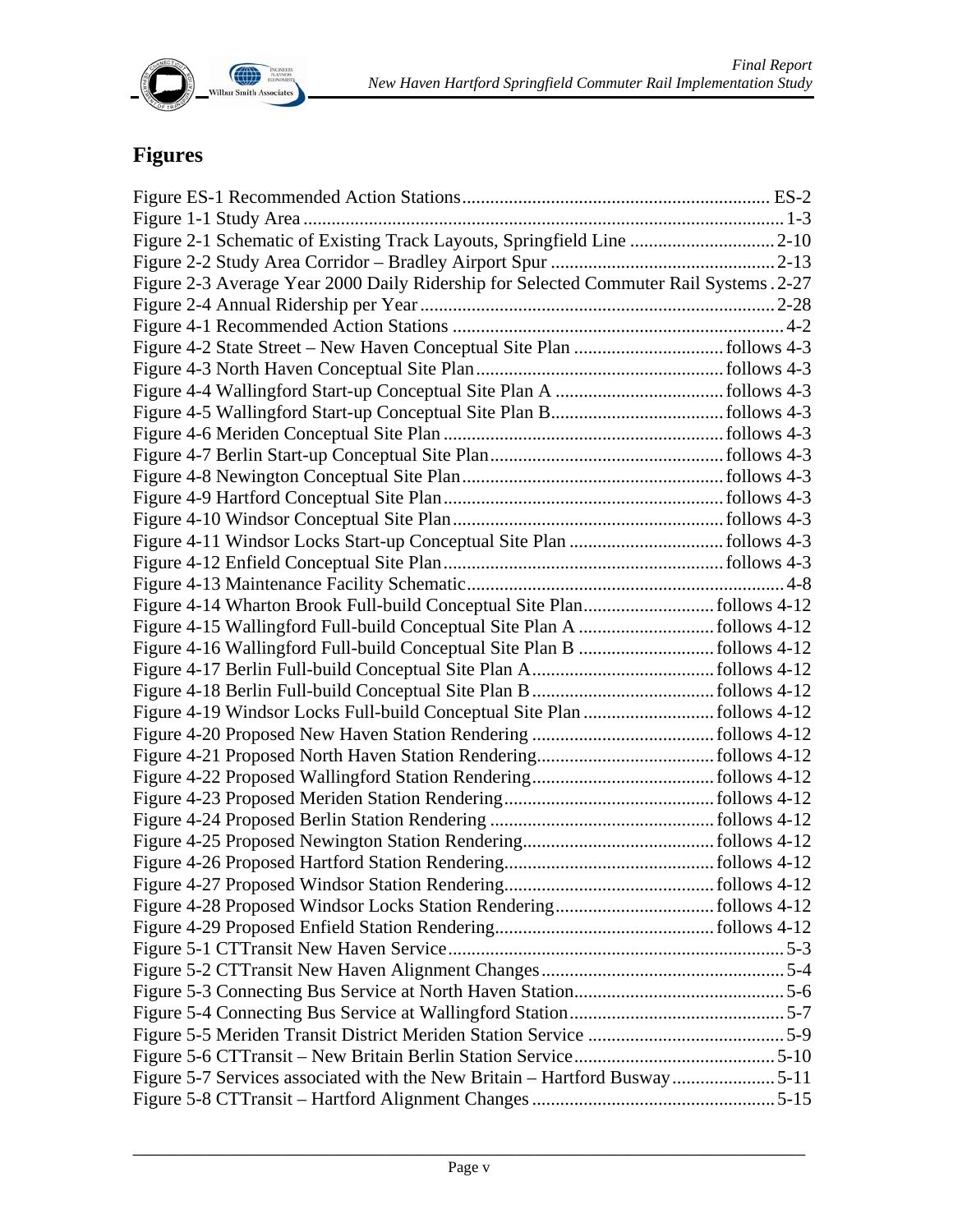

| $.5 - 18$ |
|-----------|
| $.5 - 20$ |
| $.5 - 22$ |
|           |
| $.5 - 25$ |
|           |
|           |
|           |
|           |
|           |
|           |
|           |
|           |
|           |
|           |
|           |
|           |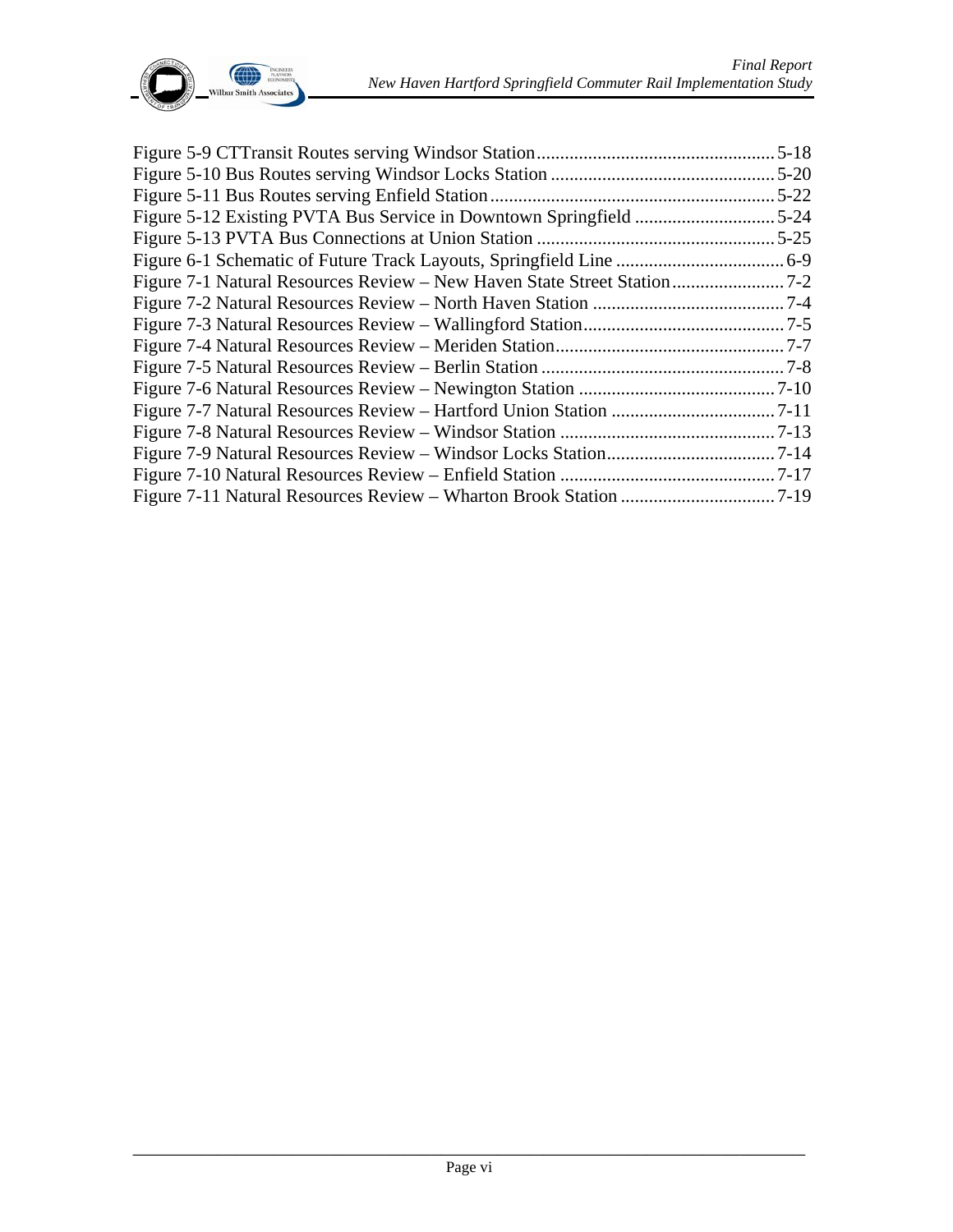

### **Tables**

| Table ES-1 Minimum and Maximum Build Commuter Rail Scenarios  ES-3                 |  |
|------------------------------------------------------------------------------------|--|
| Table ES-2 Commuter Rail Implementation Alternatives Service Characteristics and   |  |
|                                                                                    |  |
|                                                                                    |  |
| Table ES-4 Commuter Rail Start-up Service Recommended Action Capital Costs ES-10   |  |
| Table ES-5 Projected Annual Operating Costs and Vehicle Requirements ES-11         |  |
| Table ES-6 Commuter Rail Ridership, Costs, Revenue and Performance Measures  ES-12 |  |
|                                                                                    |  |
|                                                                                    |  |
| Table 2-2 Detailed Amtrak Ridership, FY 2002 (October 2001 – September 2002) 2-2   |  |
|                                                                                    |  |
|                                                                                    |  |
|                                                                                    |  |
|                                                                                    |  |
|                                                                                    |  |
| Table 2-8 I-91 2004 Average Daily Traffic at Continuous Count Stations  2-20       |  |
|                                                                                    |  |
|                                                                                    |  |
| Table 2-11 Wallingford, Meriden and New Britain Transit Routes with Ridership 2-23 |  |
|                                                                                    |  |
| Table 2-13 Pioneer Valley Transit Springfield Bus Routes Ridership 2-24            |  |
|                                                                                    |  |
| Table 2-15 Year 2000 Annual Operating Costs for Selected Commuter Rail Systems2-30 |  |
|                                                                                    |  |
|                                                                                    |  |
|                                                                                    |  |
|                                                                                    |  |
|                                                                                    |  |
|                                                                                    |  |
|                                                                                    |  |
|                                                                                    |  |
|                                                                                    |  |
|                                                                                    |  |
|                                                                                    |  |
|                                                                                    |  |
|                                                                                    |  |
|                                                                                    |  |
|                                                                                    |  |
|                                                                                    |  |
|                                                                                    |  |
|                                                                                    |  |
|                                                                                    |  |
|                                                                                    |  |